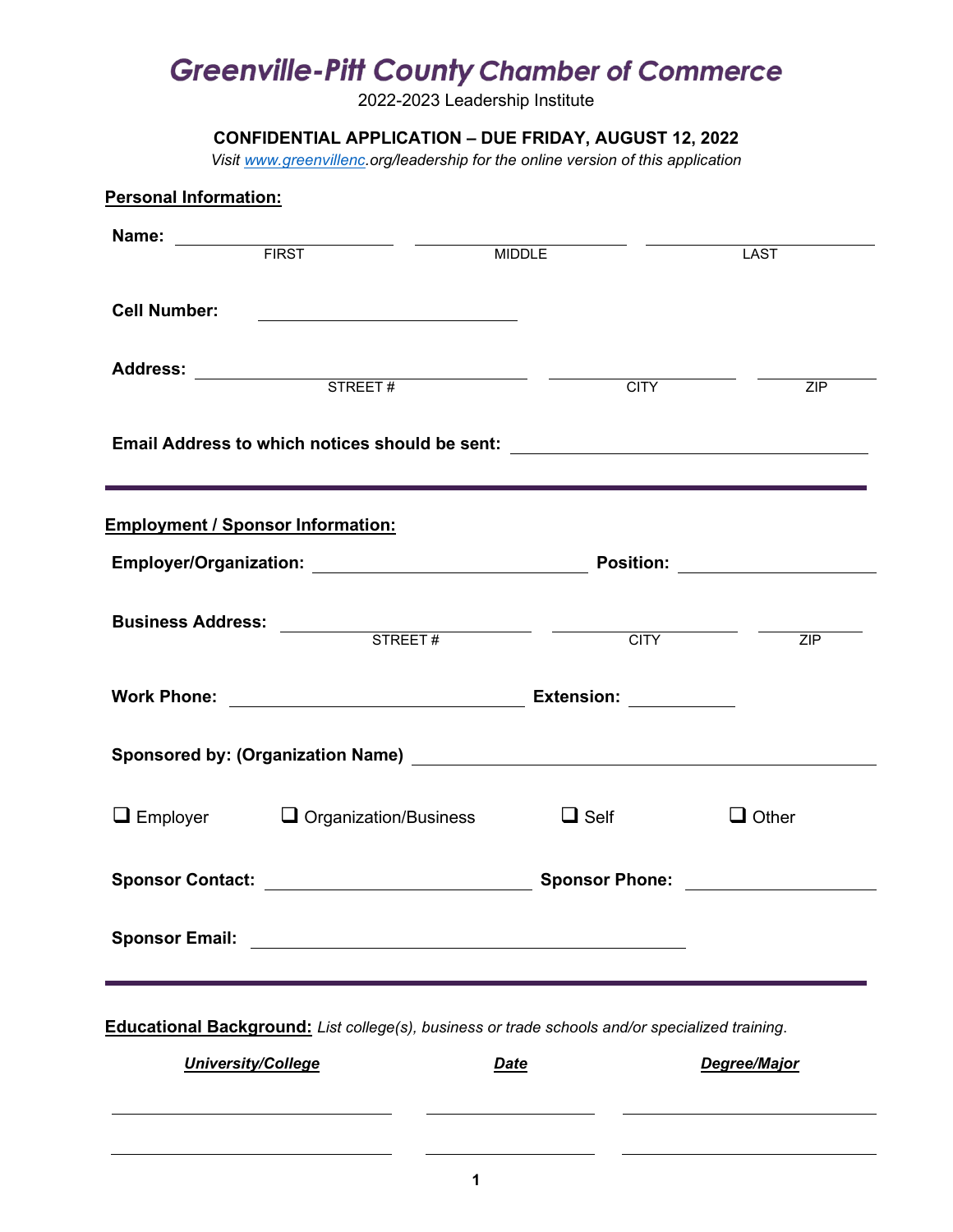#### **Community Involvement:**

*Please list, in order of importance to you, (3) three civic, professional, business, religious, social, athletic, and other organizations of which you are or have been a member.*

|    | <b>Organization</b> | <b>Position Held</b> | <b>Dates</b> |
|----|---------------------|----------------------|--------------|
| 1. |                     |                      |              |
| 2. |                     |                      |              |
| 3. |                     |                      |              |

\_\_\_\_\_\_\_\_\_\_\_\_\_\_\_\_\_\_\_\_\_\_\_\_\_\_\_\_\_\_\_\_\_\_\_\_\_\_\_\_\_\_\_\_\_\_\_\_\_\_\_\_\_\_\_\_\_\_\_\_\_\_\_\_\_\_\_\_\_\_\_\_\_\_\_\_\_\_\_\_\_\_\_\_\_\_\_\_

\_\_\_\_\_\_\_\_\_\_\_\_\_\_\_\_\_\_\_\_\_\_\_\_\_\_\_\_\_\_\_\_\_\_\_\_\_\_\_\_\_\_\_\_\_\_\_\_\_\_\_\_\_\_\_\_\_\_\_\_\_\_\_\_\_\_\_\_\_\_\_\_\_\_\_\_\_\_\_\_\_\_\_\_\_\_\_\_

\_\_\_\_\_\_\_\_\_\_\_\_\_\_\_\_\_\_\_\_\_\_\_\_\_\_\_\_\_\_\_\_\_\_\_\_\_\_\_\_\_\_\_\_\_\_\_\_\_\_\_\_\_\_\_\_\_\_\_\_\_\_\_\_\_\_\_\_\_\_\_\_\_\_\_\_\_\_\_\_\_\_\_\_\_\_\_\_

\_\_\_\_\_\_\_\_\_\_\_\_\_\_\_\_\_\_\_\_\_\_\_\_\_\_\_\_\_\_\_\_\_\_\_\_\_\_\_\_\_\_\_\_\_\_\_\_\_\_\_\_\_\_\_\_\_\_\_\_\_\_\_\_\_\_\_\_\_\_\_\_\_\_\_\_\_\_\_\_\_\_\_\_\_\_\_\_

\_\_\_\_\_\_\_\_\_\_\_\_\_\_\_\_\_\_\_\_\_\_\_\_\_\_\_\_\_\_\_\_\_\_\_\_\_\_\_\_\_\_\_\_\_\_\_\_\_\_\_\_\_\_\_\_\_\_\_\_\_\_\_\_\_\_\_\_\_\_\_\_\_\_\_\_\_\_\_\_\_\_\_\_\_\_\_\_

\_\_\_\_\_\_\_\_\_\_\_\_\_\_\_\_\_\_\_\_\_\_\_\_\_\_\_\_\_\_\_\_\_\_\_\_\_\_\_\_\_\_\_\_\_\_\_\_\_\_\_\_\_\_\_\_\_\_\_\_\_\_\_\_\_\_\_\_\_\_\_\_\_\_\_\_\_\_\_\_\_\_\_\_\_\_\_\_

\_\_\_\_\_\_\_\_\_\_\_\_\_\_\_\_\_\_\_\_\_\_\_\_\_\_\_\_\_\_\_\_\_\_\_\_\_\_\_\_\_\_\_\_\_\_\_\_\_\_\_\_\_\_\_\_\_\_\_\_\_\_\_\_\_\_\_\_\_\_\_\_\_\_\_\_\_\_\_\_\_\_\_\_\_\_\_\_

\_\_\_\_\_\_\_\_\_\_\_\_\_\_\_\_\_\_\_\_\_\_\_\_\_\_\_\_\_\_\_\_\_\_\_\_\_\_\_\_\_\_\_\_\_\_\_\_\_\_\_\_\_\_\_\_\_\_\_\_\_\_\_\_\_\_\_\_\_\_\_\_\_\_\_\_\_\_\_\_\_\_\_\_\_\_\_\_

\_\_\_\_\_\_\_\_\_\_\_\_\_\_\_\_\_\_\_\_\_\_\_\_\_\_\_\_\_\_\_\_\_\_\_\_\_\_\_\_\_\_\_\_\_\_\_\_\_\_\_\_\_\_\_\_\_\_\_\_\_\_\_\_\_\_\_\_\_\_\_\_\_\_\_\_\_\_\_\_\_\_\_\_\_\_\_\_

\_\_\_\_\_\_\_\_\_\_\_\_\_\_\_\_\_\_\_\_\_\_\_\_\_\_\_\_\_\_\_\_\_\_\_\_\_\_\_\_\_\_\_\_\_\_\_\_\_\_\_\_\_\_\_\_\_\_\_\_\_\_\_\_\_\_\_\_\_\_\_\_\_\_\_\_\_\_\_\_\_\_\_\_\_\_\_\_

\_\_\_\_\_\_\_\_\_\_\_\_\_\_\_\_\_\_\_\_\_\_\_\_\_\_\_\_\_\_\_\_\_\_\_\_\_\_\_\_\_\_\_\_\_\_\_\_\_\_\_\_\_\_\_\_\_\_\_\_\_\_\_\_\_\_\_\_\_\_\_\_\_\_\_\_\_\_\_\_\_\_\_\_\_\_\_\_

\_\_\_\_\_\_\_\_\_\_\_\_\_\_\_\_\_\_\_\_\_\_\_\_\_\_\_\_\_\_\_\_\_\_\_\_\_\_\_\_\_\_\_\_\_\_\_\_\_\_\_\_\_\_\_\_\_\_\_\_\_\_\_\_\_\_\_\_\_\_\_\_\_\_\_\_\_\_\_\_\_\_\_\_\_\_\_\_

\_\_\_\_\_\_\_\_\_\_\_\_\_\_\_\_\_\_\_\_\_\_\_\_\_\_\_\_\_\_\_\_\_\_\_\_\_\_\_\_\_\_\_\_\_\_\_\_\_\_\_\_\_\_\_\_\_\_\_\_\_\_\_\_\_\_\_\_\_\_\_\_\_\_\_\_\_\_\_\_\_\_\_\_\_\_\_\_

\_\_\_\_\_\_\_\_\_\_\_\_\_\_\_\_\_\_\_\_\_\_\_\_\_\_\_\_\_\_\_\_\_\_\_\_\_\_\_\_\_\_\_\_\_\_\_\_\_\_\_\_\_\_\_\_\_\_\_\_\_\_\_\_\_\_\_\_\_\_\_\_\_\_\_\_\_\_\_\_\_\_\_\_\_\_\_\_

\_\_\_\_\_\_\_\_\_\_\_\_\_\_\_\_\_\_\_\_\_\_\_\_\_\_\_\_\_\_\_\_\_\_\_\_\_\_\_\_\_\_\_\_\_\_\_\_\_\_\_\_\_\_\_\_\_\_\_\_\_\_\_\_\_\_\_\_\_\_\_\_\_\_\_\_\_\_\_\_\_\_\_\_\_\_\_\_

*Briefly state any contributions or achievements in any of the above which you consider significant, and explain your role in these accomplishments:*

#### **General Information:**

**1.** Define your concept of leadership.

**2.** Please explain what you hope to gain if selected to participate in the Leadership Institute.

**3.** What do you consider your highest achievement, responsibility or skill to date?

**4.** What do you feel are the most significant challenges facing Greenville-Pitt County?